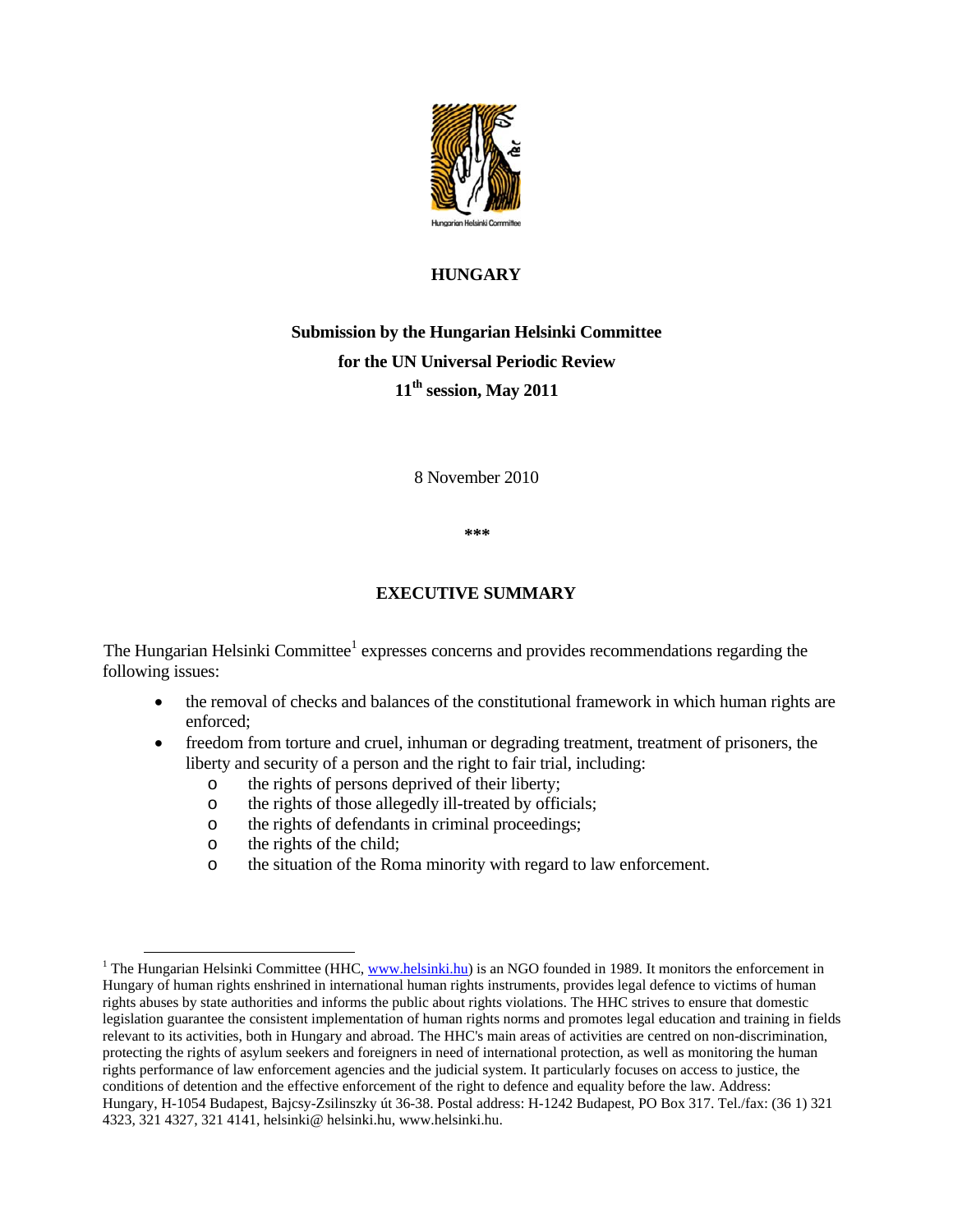#### **1. REMOVAL OF CHECKS AND BALANCES FROM THE CONSTITUTIONAL FRAMEWORK IN WHICH HUMAN RIGHTS ARE ENFORCED**

**1.1.** At the general elections in April 2010, the new Government coalition gained more than two-thirds of the seats in the Parliament, meaning that the coalition has the possibility to amend the Constitution and other important laws without the consent of the opposition. Making use of this possibility, the new majority has removed some important elements of the system of checks and balances, and guarantees of the rule of law.

**1.2.** Steps indicated above include the **amendment of the rules on proposing Constitutional Court judges** in a way that the Government coalition may nominate and elect Constitutional Court judges without having to take into consideration the opinion of the opposition, thus may determine the direction of the Constitutional Court's decisions. Furthermore, as a response to a decision of the Constitutional Court repealing an act of Parliament introducing a special tax with retroactive effect, **a bill** was introduced **aimed at narrowing the scope of those acts which may be reviewed by the Constitutional Court**.

**1.3.** Since the elections a considerable number of the bills adopted, implementing the program of the Government, were introduced to the Parliament by individual MPs. This method was aimed at **eluding the legal provisions guaranteeing the publicity of the procedure of preparing bills**, since these rules do not apply to bills introduced by MPs.<sup>2</sup> The Constitution was amended already seven times since the elections. In a number of cases, MPs tried to legitimize unconstitutional proposals by passing amendments of the Constitution. Furthermore, the new **Government started to prepare a new Constitution without giving proper reasons on why it is necessary**.

### **2. FREEDOM FROM TORTURE AND CRUEL, INHUMAN OR DEGRADING TREATMENT, TREATMENT OF PRISONERS, THE LIBERTY AND SECURITY OF A PERSON AND THE RIGHT TO FAIR TRIAL**

**2.1. Actual life sentence:** Hungary is one of the few European countries where life imprisonment without the possibility of parole exists.<sup>3</sup> Despite the view of the CPT and numerous Hungarian experts and NGO's that this form of punishment is degrading and poses serious security problems for the penitentiary system, there is no intention to amend the relevant provisions.

**2.2. The "three strikes" rule – mandatory life sentence:** The Penal Code's recently passed amendment making it mandatory for the judges to sentence suspects to life imprisonment if certain conditions are met. While this infringes the principle that criminal sanctions shall be individualized, the conditions for mandatory life sentence are formulated in a way that perpetrators with offences of very different severity may have to face the same sanction. Moreover the amendment was not validated by criminal statistics (which show a decreasing tendency in violent offences) $4$  and was lacking well established rational justification as well.

**2.3. Grade 4 prisoners placed in special security units or cells:** Grade 4 prisoners are inmates who are regarded extremely dangerous. They suffer severe disadvantages and restrictions even compared to fellow inmates (some of them are held in significant isolation). Such prisoners are as a rule not provided with a written decision including the reasons for their placement in the Grade 4 group. Consequently, the

<sup>&</sup>lt;sup>2</sup> On the method of the legislation after the elections, see: Assessing the First Wave of Legislation by Hungary's New Parliament. 23 July 2010. Prepared by: Eötvös Károly Institute, the Hungarian Civil Liberties Union and the Hungarian Helsinki Committee. See: http://helsinki.hu/dokumentum/Hungarian\_NGOs\_assessing\_legislation\_July2010.pdf (in English), http://helsinki.hu/dokumentum/Az\_elso\_torvenyalkotasi\_hullam\_ertekelese\_final\_web.pdf (longer version in Hungarian). 3

 $3$  In the report on its 2007 ad hoc visit to Hungary, the CPT expressed grave concerns over the issue. See: 2007 CPT Report on Hungary, http://www.cpt.coe.int/documents/hun/2007-24-inf-eng.htm.

<sup>4</sup> For the relevant data, see: http://www.mklu.hu/cgi-bin/index.pl?lang=hu.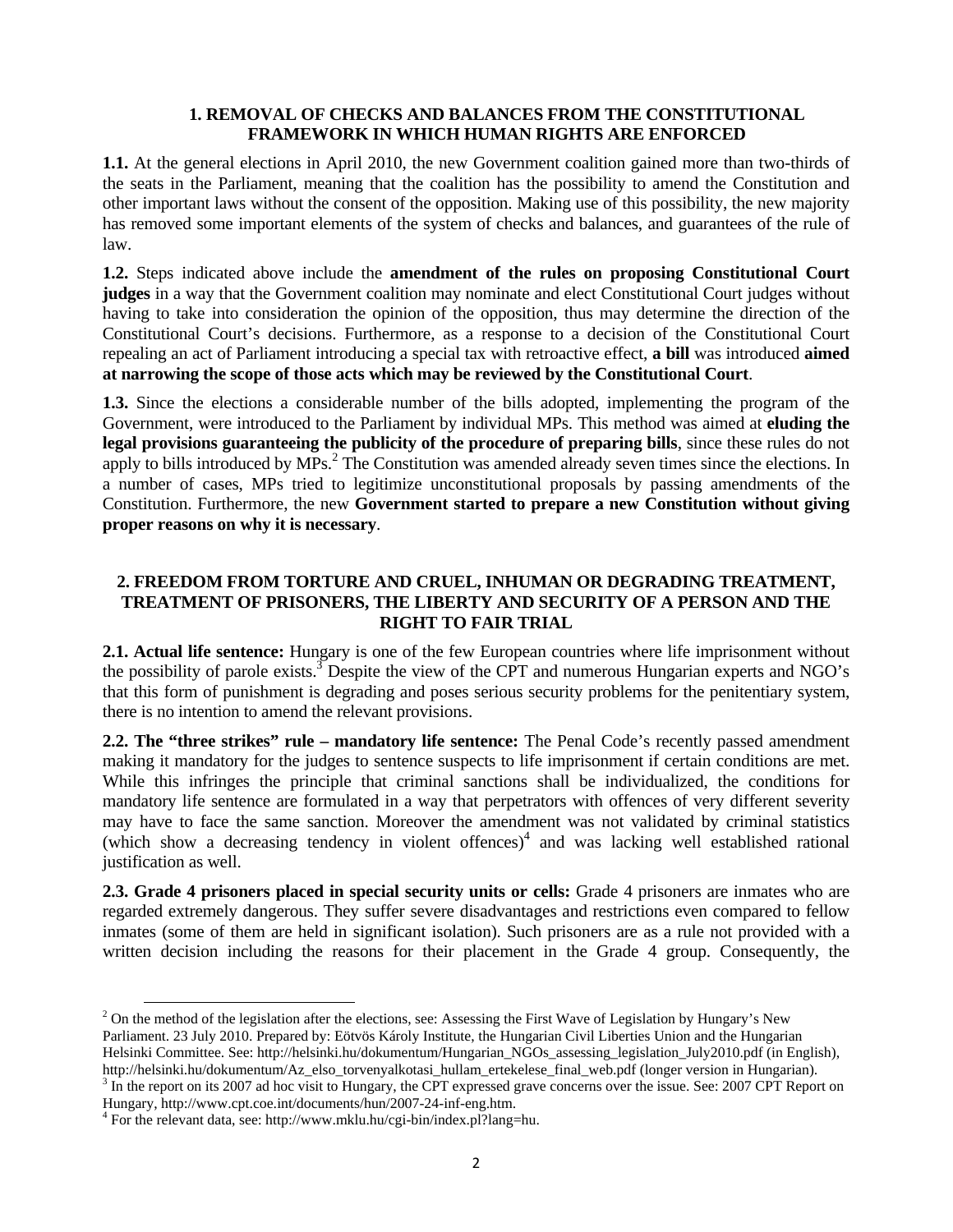effectiveness of the defendant's general right to a remedy is severely restricted due to the lack of any justification which he/she could challenge.

**2.4. Detention of juveniles:** The relevant investigations of the Ombudsman revealed severe deficiencies in the detention of juveniles. He found the physical conditions unacceptable in two out of the four juvenile penitentiary institutions and voiced criticism with regard to the high number of violent acts among inmates in these institutions, which he contributed – among other factors – to the insufficient staffing. He also pointed out that some of the remand prisons where juvenile pre-trial detainees are held are unbearably overcrowded with no cultural and sports activities available for the inmates.

**2.5. Confinement of juveniles in petty offence proceedings:** Recent amendments has led to a situation in which juvenile offenders committing petty theft (in a value less than EUR 70) almost inevitably end up in confinement for up to 45 days. Alternative sanctions (e.g. labour in the public interest or mediation) are not applicable in petty offence proceedings. The problem is aggravated by the fact that those who commit a petty offence punishable with confinement, if caught in the act, can be taken into short-term detention (up to 72-hours) by the Police automatically. According to further amendments, court employees not meeting the standards of independence became vested with the right to decide in these petty offence cases.

**2.6. Hungary's failure to sign and ratify OPCAT:** Hungary has not signed and ratified the Optional Protocol to the UN Convention against Torture.

**2.7. The situation of short-term arrestees:** The legal framework regulating the status of persons under short-term arrest for up-to 12 hours is unclear, with only a handful of very basic provisions pertaining to the rights of arrestees.

**2.8. Alternatives of pre-trial detention:** Statistics<sup>5</sup> on the practice of pre-trial detention show that the existing alternatives to pre-trial detention are heavily underused, and that in a very highly percentage of cases the courts accept the prosecution's motion for pre-trial detention.<sup>6</sup>

**2.9. Notification of relatives about detention:** In a number of cases it was established that the requirement obliging the Police to allow detainees to notify their relatives or perform the notification if the detainee is not in the position to do so, was not met. Another related problem is that if the person is directly taken into a 72-hour detention under the Code of Criminal Procedure, the authority has as long as 24 hours to notify the relatives about the fact and place of detention.

**2.10. Ex officio appointed defense counsels:** Even the Police's surveys show that the system of the ex officio appointment of defense counsels (who provide criminal legal aid to indigent defendants) suffers from severe deficiencies. Such counsels often fail to participate in proceedings in the investigative stage, and the quality of their performance is believed by all actors of the procedure to be worse than that of retained counsels. In the HHC's view this is to a great extent due to the fact that the investigating authority is completely free to choose the lawyer to be appointed, which poses a severe threat to effective defense, as the investigating authority is disinterested in efficient defense work. Practitioners claim that the defendant's right to inform a lawyer at the beginning of their detention is also not implemented properly in practice (e.g. notice given is often very short).

**2.11. Video-recording of interrogations:** The video-recording of interrogations is not obligatory. Upon the request of the defendant or the defense counsel the recording is mandatory, but only if the defense advances the costs of such recording. Furthermore, most defendants are unaware of this possibility.

http://www.mklu.hu/pdf/kenyszint\_091031.pdf.

<sup>&</sup>lt;sup>5</sup> According to statistics from the Chief Public Prosecutor's Office, on 31 October 2009, the number of pre-trial detainees whose case was still in the investigation phase was 2,300. 70 of them had been detained for over a year, and an additional 481 had been detained for over half a year. In comparison on this day 70 suspects were under house arrest, and 219 under a geographical ban (the ban to leave a certain geographical area, such as a town or a county). See:

 $6$  According to prosecutorial sources in 2009, the number of motions filed by the prosecutor aimed at ordering pre-trial detention was 5,960, and detention was ordered in 93% of the cases. See: http://www.mklu.hu/cgi-bin/index.pl?lang=hu.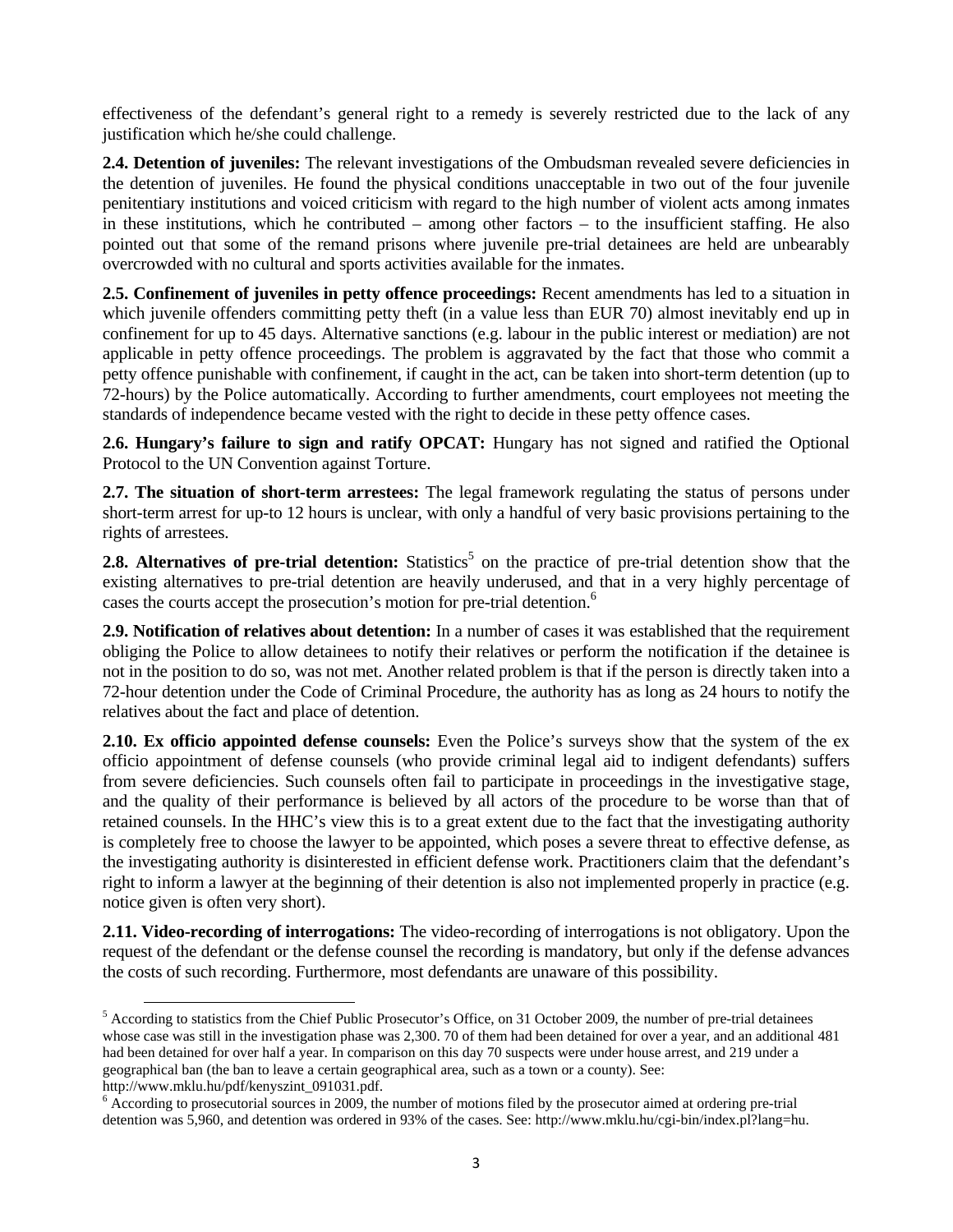**2.12. The independent medical examination of victims of ill-treatment:** The independent medical examination of persons who claim to have been ill-treated by officials is not guaranteed. Physicians employed by the police or the penitentiary institution examine detainees before their placement in the respective detention facilities and record their health status, including potential injuries. Thus, a detainee making allegations of ill-treatment does not have the right to be examined by a medical expert who is fully independent from the detaining authority. In terms of a recently issued order of the National Chief of Police, absence of law enforcement personnel at medical examinations is the exception and not the rule, and the detainee's request to this end is decided on by the commander of the guards, not the physician.

**2.13. Judicial practice in ill-treatment cases:** According to available statistics, judges are more lenient vis-à-vis police officers ill-treating civilians than the other way round.<sup>7</sup>

**2.14. The Independent Law Enforcement Complaints Board:** The Board investigates violations and omissions committed by the Police, provided that such violations and omissions substantively concern fundamental rights. However, there are certain deficiencies concerning the Board's mandate, including the fact that (i) the Board is not vested with the right to hear police officers: the officers are free to decide whether or not they give a statement upon the Board's inquiry; (ii) the Board is not vested with the right to interfere with the judicial review of the National Police Chief's decisions; (iii) it is understaffed compared to its growing workload.

## **3. SITUATION OF THE ROMA MINORITY WITH REGARD TO LAW ENFORCEMENT**

**3.1. Lack of monitoring of racist crimes:** Several international organizations have pointed out the lack of a system to monitor incidents that may constitute racist violence, however, even after the series of fatal attacks against the Roma in Hungary, no publicly available information indicates that the authorities are planning the set up of such a system.

**3.2. Handling of violent attacks against the Roma:** In August 2009, the suspects of the series of fatal attacks<sup>8</sup> against Roma peoplewere arrested. At the same time severe omissions and negligence on the part of state authorities in handling the incidents have been revealed.<sup>9</sup> Despite these problems, there is no information on whether the competent authorities have devised a plan to address the problem of investigating and prosecuting hate crimes in general, such as the fact that authorities seem to be reluctant to qualify potential hate crimes as such and go for the qualification that is easier to substantiate.<sup>10</sup>

**3.3. Police officers biased against the Roma:** According to empirical sociological research, police officers are highly biased against the Roma, which may seriously influence the way they treat victims of Roma origin and conduct in racially motivated crimes. Researches point out that problems in this regard include ethnic profiling in the police practice, the discriminative practice of ID checks.<sup>11</sup>

 <sup>7</sup> For the relevant statistics and further information, see:

http://www2.ohchr.org/english/bodies/hrc/docs/ngos/HelsinkiCommittee\_Hungary\_HRC100.pdf, pp. 9-10.

Killing 6 and injuring 5 victims and threatening the lives of 55 other people between the end of 2008 and the summer of 2009.

<sup>&</sup>lt;sup>9</sup> An example for this is the Tatárszentgyörgy case that took place in February 2009. A joint NGO report on the circumstances of the case and the conduct of authorities found numerous examples of official misconduct on the part of police, fire fighters and emergency medical personnel. See: Joint report of the European Roma Rights Center, Hungarian Civil Liberties Union, Legal Defence Bureau for National and Ethnic Minorities (NEKI) available in English at:

http://www.errc.org/db/03/DA/m000003DA.pdf.

 $10 \text{ E}$ .g. qualifying the case as a simple "bodily harm" instead of "violence against a member of a community".

<sup>&</sup>lt;sup>11</sup> See: Pap, A. L., Miller, J., Gounev, P., Wagman, D., Balogi, A., Bezlov, T., Simonovits, B. and Vargha, L.: Racism and Police Stops – Adapting US and British Debates to Continental Europe, In: European Journal of Criminology, 2008/5, pp. 161– 191. The findings of the Strategies of Effective Police Stop and Search (STEPSS) Project carried out by the Hungarian Helsinki Committee in 2007-2008 (see: http://helsinki.webdialog.hu/dokumentum/MHB\_STEPSS\_US.pdf) and the investigation of the